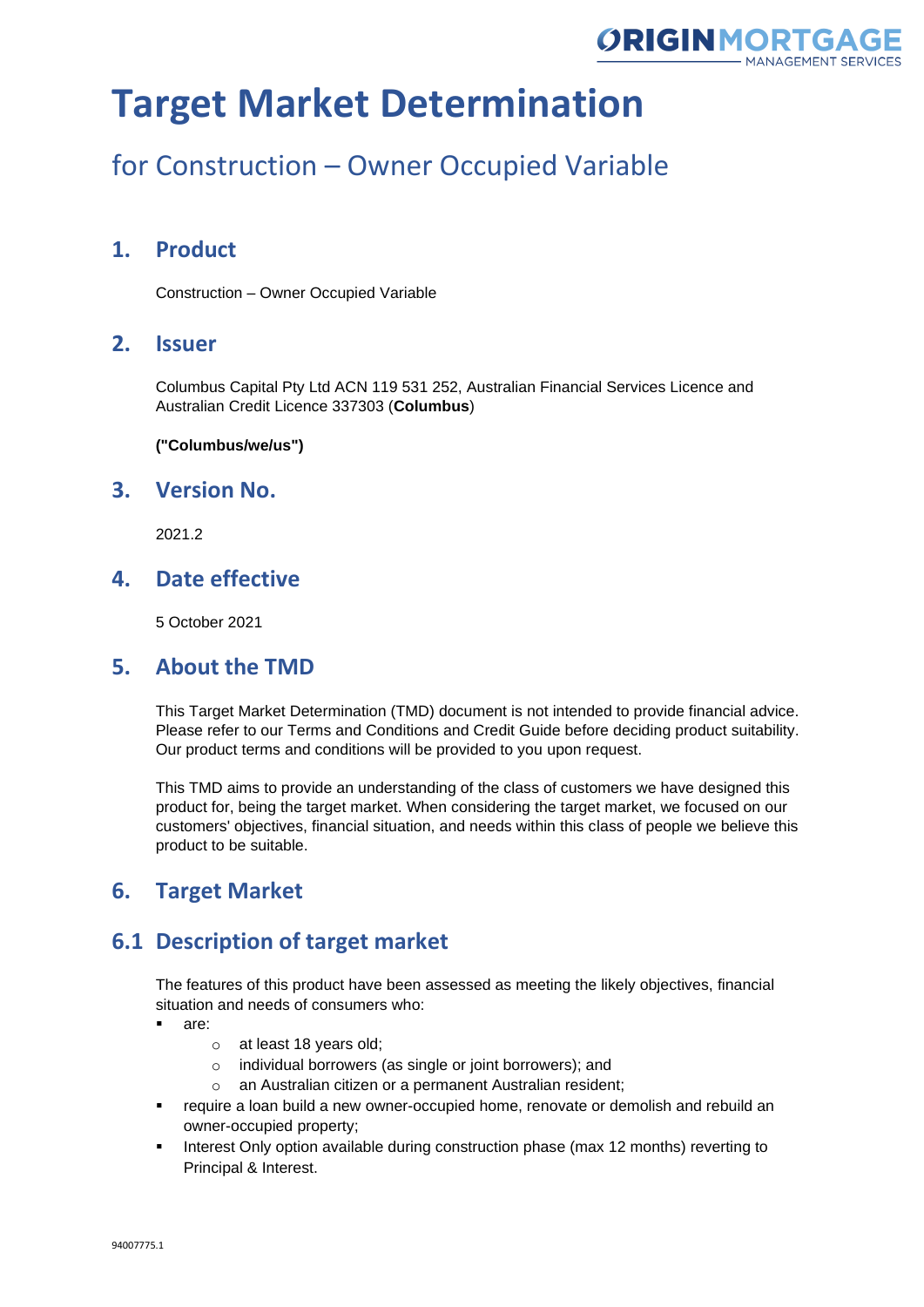

## for Construction – Owner Occupied Variable

- require an offset account;
- require the flexibility of a variable interest rate;
- require the ability to make additional extra repayments without penalty; and
- want the option of either principal and interest or interest only repayments.
- **■** satisfy our eligibility criteria;

Although variable interest rates fluctuate, the product meets the likely objectives, financial situation and needs of consumers in the target market because it allows them to deposit funds into an offset account and/or make additional payments directly into the loan to reduce the amount of interest payable whilst maintaining the ability to draw on surplus funds when required. This product also allows consumers to select interest only or principal and interest repayments in order to reduce their overall debt and build equity.

## **6.2 Classes of consumers for who the product may not be suitable**

This product may not be suitable for consumers who:

- do not meet the eligibility requirements;
- are seeking the certainty of fixed repayments over the term of the loan;
- are looking to purchase or refinance a residential investment property; or
- require the ability to provide alternative methods of income verification.

## **6.3 Description of the Product, including key attributes**

- Variable interest rate;
- Repayment options:
	- o principal and interest; or
	- o interest only
- Redraw available
- Minimum loan size: \$50,000
- Maximum Loan Size: \$2,000,000 (subject to LVR and postcode policy)
- Maximum LVR:
	- o 80% for Inner-City postcodes
	- o 90% for Regional postcodes
	- o 90% for Metro and Non-Metro postcodes
- Offset facility available
- Application fee may be payable
- Settlement fee may be payable
- Valuation fee may be payable
- Ongoing fee may be payable

## **7. Distribution Conditions/ Restrictions**

The following distribution channels and conditions have been assessed as being appropriate to direct the distribution of the product to the target market:

**Direct**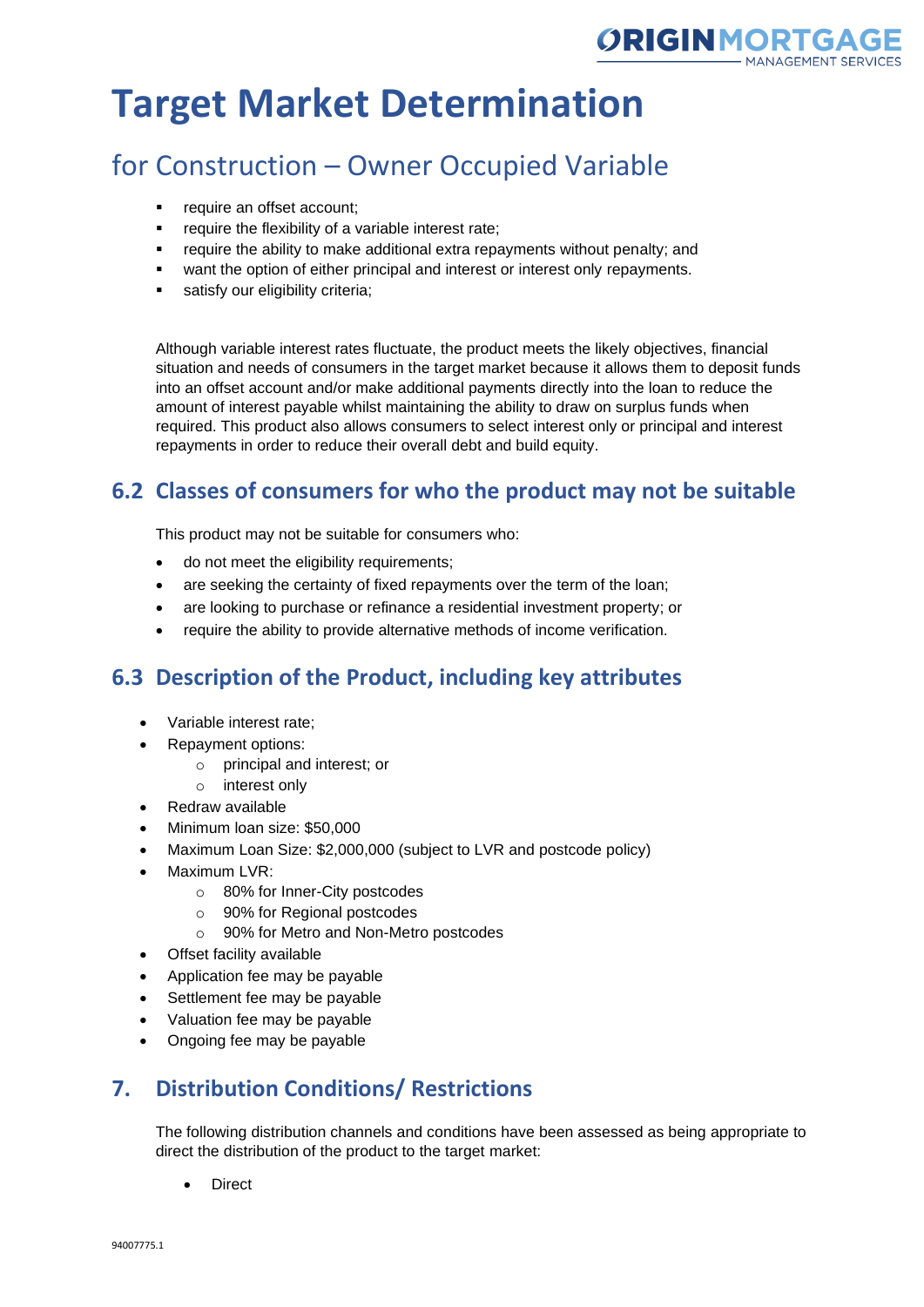

## for Construction – Owner Occupied Variable

- Online
- By phone
- In person (e.g. branch, agency, or premises visit)
- Third party Accredited mortgage brokers subject to Best Interests Duty (BID)

The distribution channels and conditions are appropriate because:

- the product has a wide target market;
- our staff have the necessary training, knowledge and accreditation (if required) to assess whether the consumer is within the target market. All of our staff must continually satisfy annual compliance reviews.
- we rely on existing distributors, methods, controls and supervision already in place;
- our approval system has checks and controls in place to flag applicants who may be outside the target market; and
- accredited mortgage brokers are subject to a higher duty under BID to ensure that the product is in the best interests of the particular consumer.

### **8. TMD Reviews**

We will review this TMD as follows:

| Initial review  | Within 12 months of the date of this TMD                                                                                                                                                                                                                                                                                                                                                                                                                                                                                                                                                   |  |
|-----------------|--------------------------------------------------------------------------------------------------------------------------------------------------------------------------------------------------------------------------------------------------------------------------------------------------------------------------------------------------------------------------------------------------------------------------------------------------------------------------------------------------------------------------------------------------------------------------------------------|--|
| Periodic review | Each year on the anniversary of this TMD.                                                                                                                                                                                                                                                                                                                                                                                                                                                                                                                                                  |  |
| Review triggers | Specific events will prompt Columbus to review this TMD, which<br>includes:<br>A significant dealing of the product to consumers outside the<br>target market occurs;<br>A significant number of complaints are received from<br>customers in relation to the product;<br>A significant number of defaults occur;<br>A significant breach has occurred in connection with the<br>issuing and distribution of this product; and<br>A significant number of late repayments are being recorded;<br>A material change is made to this product.<br>Unexpected early stage arrears are detected |  |

If a review trigger occurs, we will complete a review of the TMD within ten business days. Meanwhile, we will cease to offer this product to our customers until our TMD review concludes and any necessary changes to the product or TMD, including distribution methods, are made.

### **9. Monitoring and reporting of this TMD**

The following data must be provided to us by any person who engages in retail product distribution conduct in relation to this product:

| Type of information<br><b>Description</b><br><b>Reporting period</b> |
|----------------------------------------------------------------------|
|----------------------------------------------------------------------|